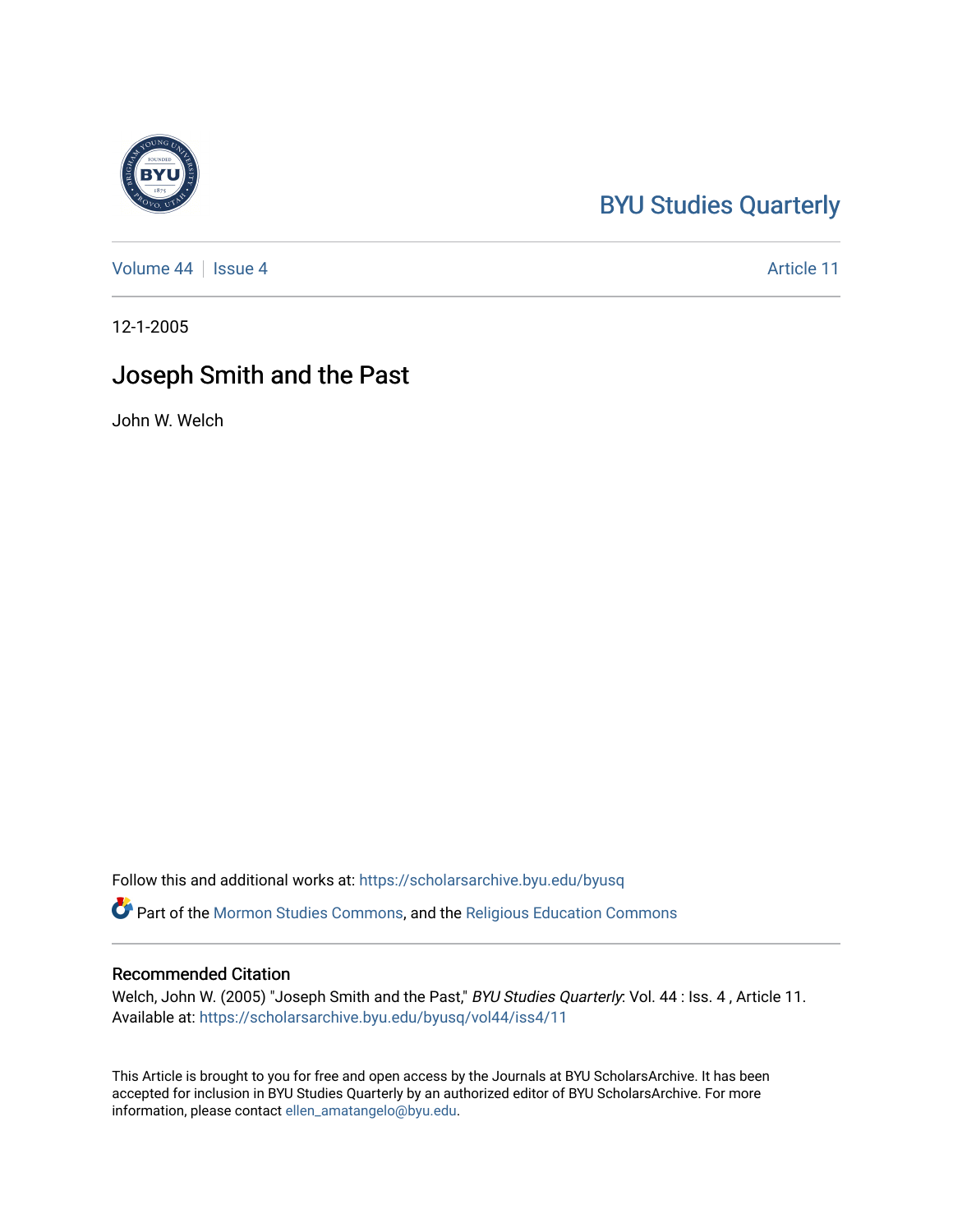## **Joseph Smith and the Past**

*John W. Welch*

My thoughts on Joseph Smith's interest in past worlds cluster into<br>three sections. The first deals with the challenge of evaluating and assessing Joseph Smith's recoveries of texts or views from past worlds or civilizations. The second develops a list of ways in which the past functioned in Joseph Smith's process of continuing revelation. The third focuses on the dynamic link between the past and the present in Joseph Smith's concept of priesthood authority and its restoration.

## **The Challenge of Evaluation**

 I am drawn to Givens's remark that the texts which Joseph Smith presented as translations must submit to "examination as the historical records they purport to be."<sup>1</sup> In my experience, these texts lend themselves to examination in many ways better than most people realize. But others disagree. The questions that go begging here are: who will judge between these views, and on what basis can people determine if these translations are what they purport to be?

 I have been involved in Book of Mormon research now for forty years. Recently, the field seems to be moving farther away from any agreement on certain basic issues, such as which bits of evidence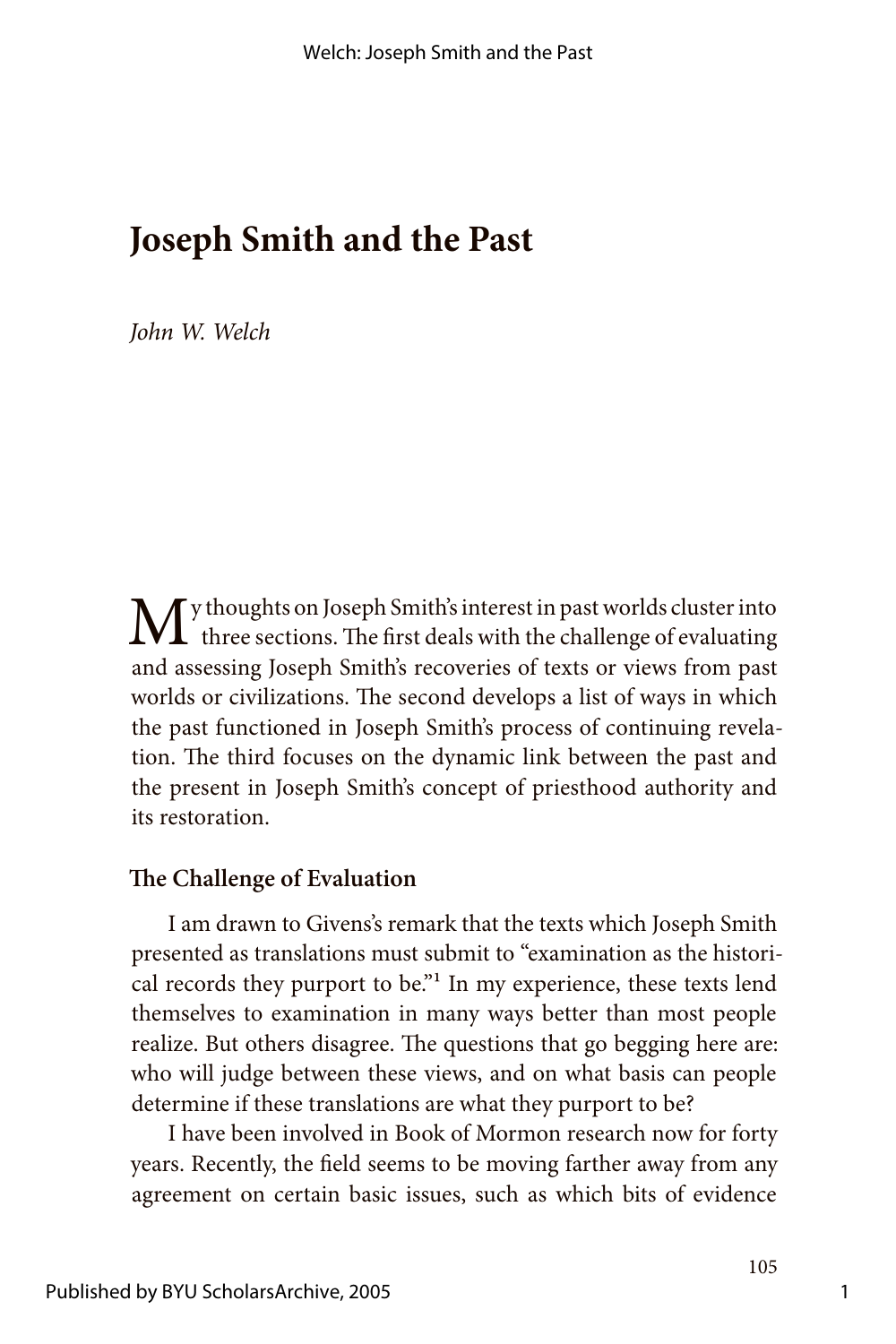are relevant, how evidence is to be weighed, and what amount of evidence is needed to prove or disprove a proposition. Full agreement on such evidentiary issues may still be lacking, but that does not excuse scholars from striving to state their evidence as clearly as possible and to seek to achieve such agreement.

Chiasmus may serve as an example. In 1967, I discovered a remarkable literary structure in Alma 36, which I see as one of the best examples of extended chiasmus anywhere in world literature.<sup>2</sup> I imagine that Joseph Smith would be quite amazed to be shown this phenomenon in the text of the Book of Mormon. While chiasmus is not an exclusively Hebraic style of writing, some biblical scholars have considered it to be highly characteristic of ancient Israelite literature. But opinions range from "chiasmus is solid evidence of the antiquity of the Book of Mormon," to "chiasmus proves absolutely nothing about anything in the Book of Mormon." Which assessment is correct? Who is making sense? Who is credible, if anyone?

 Participants in these opinion matches are often intransigently predisposed to their points of view—as often occurs in biblical or religious studies generally—with believers or proponents of certain theories on the one side and skeptics or those who are disaffected on the other. Inquirers who listen in on these in-group volleys must often wonder, what is really going on? And, judging by the recent publications of the Book of Mormon by both the University of Illinois Press and Doubleday,<sup>4</sup> it is clear that some people really want to know. But whose footnotes are reliable? Whose descriptions are not over- or understated?

 Who can judge if the points made by Margaret Barker and others in glimpsing the world of Lehi's Jerusalem succeed in situating the Book of Mormon in preexilic Israel?<sup>5</sup> Who can judge if the naturalistic explanations for the Book of Mormon have fallen short? Who can confirm that the Gadianton robbers are much better understood in terms of ancient brigandage than nineteenth-century Masonry?<sup>6</sup> Who can judge what is anachronistic, when our knowledge is incomplete and when we do not have Nephi's or Benjamin's prophetic bce originals but only an English translation of Mormon's much later AD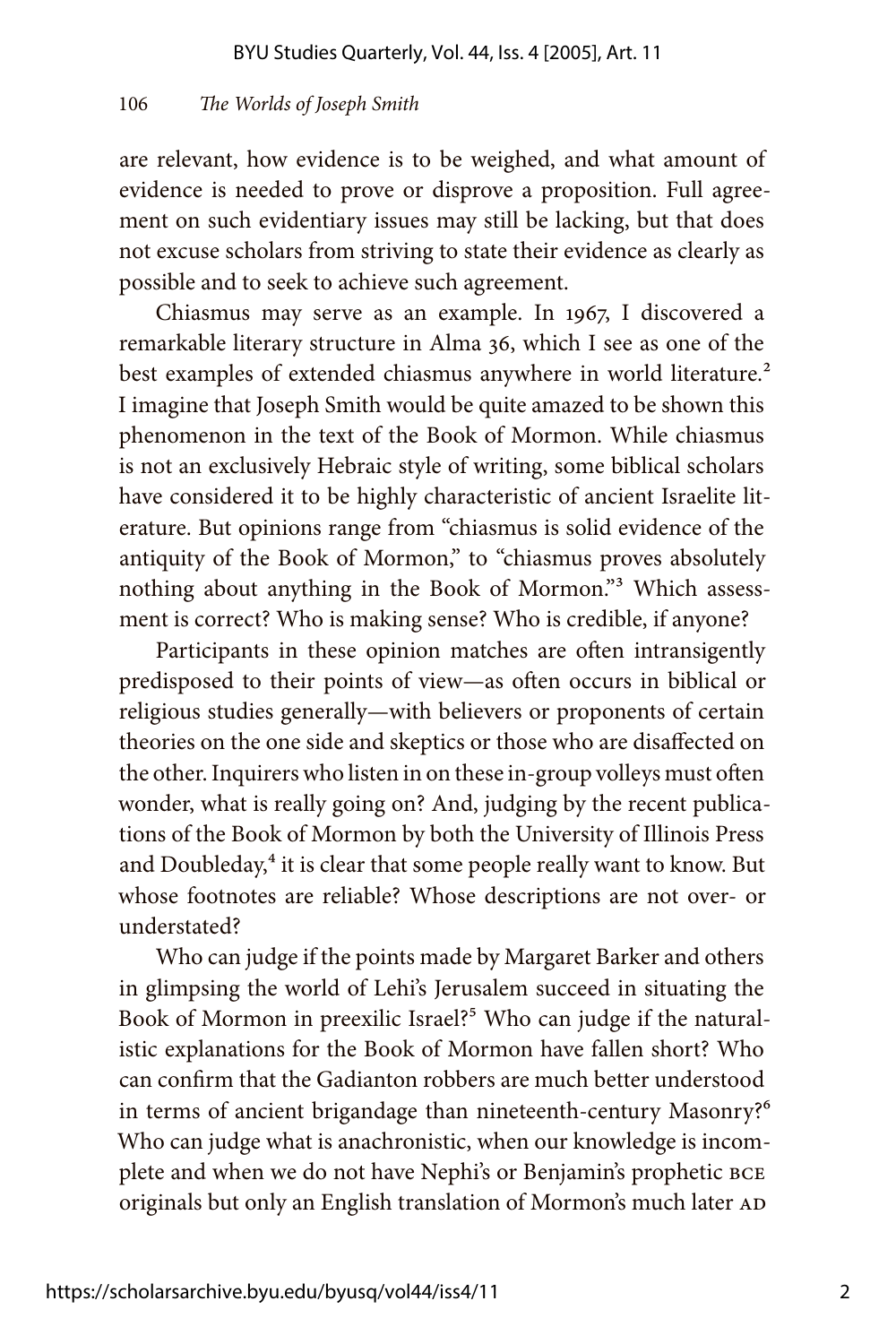abridgement? Who can authoritatively declare the Spaulding theory finally dead and give it a proper burial?<sup>7</sup>

 Regarding the Book of Abraham, many details mentioned in that text have also turned out to be more widely attested than anyone had previously suspected. Forty elements found in the Book of Abraham but absent in the Bible are found in obscure Jewish and Islamic traditions about the early life of Abraham.<sup>8</sup> But who is to say if these forty points are significant?

 Might one imagine a bureaucracy holding hearings on such questions? Impaneling officers in such a body would be far trickier than confirming Supreme Court nominees, and it is doubtful that such a process could ever be any less problematic than the Jesus Seminar has been. But, with Mormon Studies programs now being inaugurated in highly regarded universities, an unofficial peer panel may informally emerge. Yet, could such a panel of academicians be composed of highly informed but also disinterested observers? Not likely. Could they judge strengths and weaknesses according to disclosed assumptions and articulated criteria? Perhaps. Could they be methodologically savvy but not ideologically slavish? Could they produce responsible, cautious, written opinions? Or at least call preliminary attention to misleading statements and material omissions? That much one can hope for.

 But then again, how will they determine what weight should be given to the book's complexity, profundity, and artistry, together with Joseph's lack of education, the testimonies of the Book of Mormon witnesses, and the rapidity of the dictation through which the book came forth? Chiasmus, for example, can be used as evidence of many things—from multiple authorship to meaningful composition.<sup>9</sup> Going beyond and rightly avoiding simplistic parallelomania,<sup>10</sup> the Book of Mormon's literary complexity is evidence that its texts were written in some way that normal dictation does not explain.

 And who will finally say when enough evidence, one way or the other, has finally been heard? Many interesting things in support of the Book of Mormon have surfaced, but all the evidence still is not in yet. Pre-Columbian barley has been found;<sup>11</sup> will pre-Columbian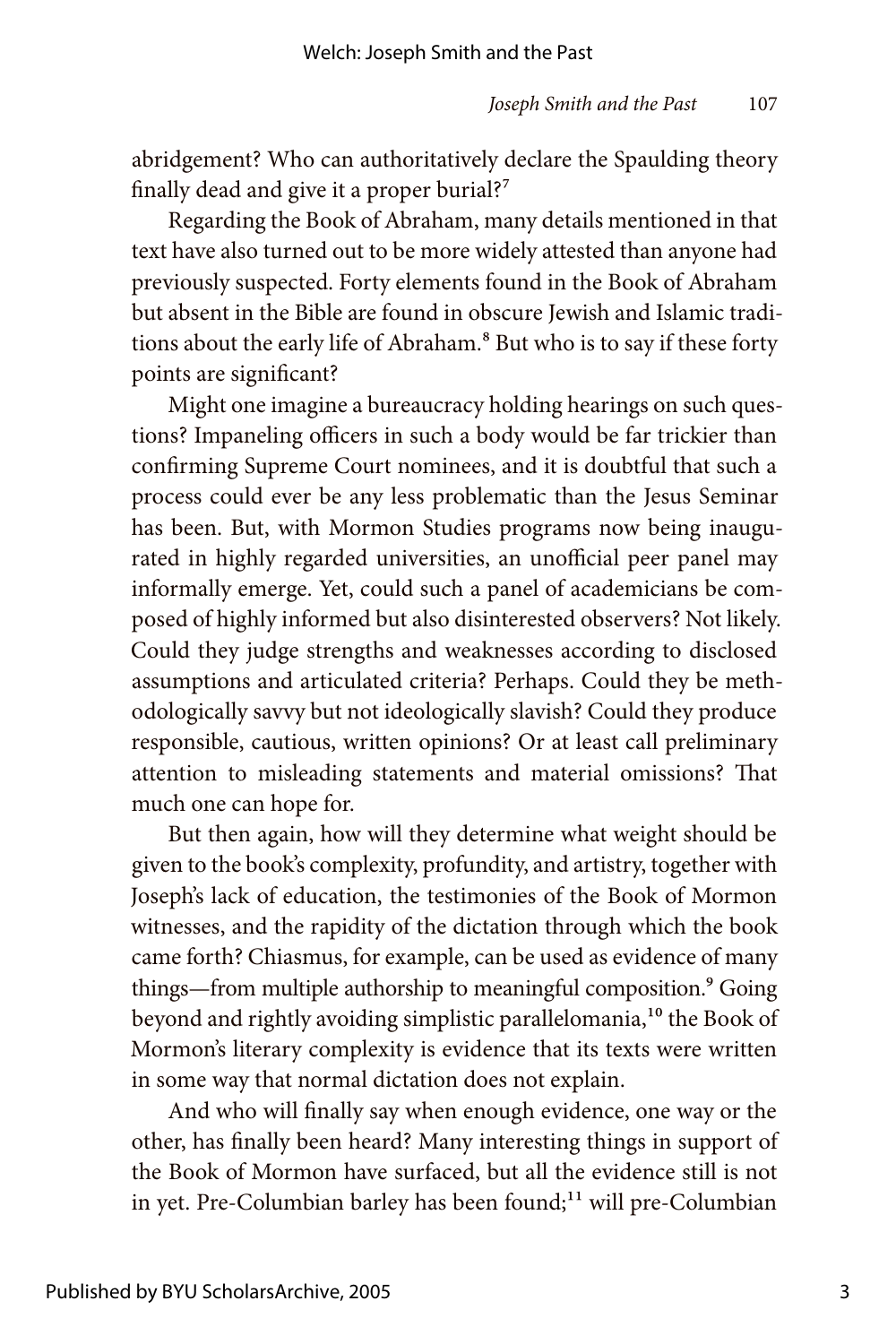horses turn up next? The name of Alma has been found in Jewish and other Near Eastern texts;<sup>12</sup> will other Book of Mormon names also show up? While the authorship of some sections in the book of Isaiah remains debated, the Hebrew of Isaiah 48:11 in the Great Isaiah Scroll Dead Sea Scrolls (1Q Isa<sup>a</sup> 14:32) has the verb in the first person, "I shall not suffer my name to be polluted," which happens to agree in this respect with the Book of Mormon's reading of that passage, which differs from the King James.<sup>13</sup> Givens is correct that readers must "step back from a canvas as large as the one [Joseph] painted,"<sup>14</sup> but looking closely at minute details is important too.

 Regarding the unusual practice of writing on metal, a tiny silver amulet scroll has recently been authenticated, giving tangible evidence of Hebrew writing on metal from Lehi's Jerusalem.<sup>15</sup> Brass plates found in central Italy contain ancient religious laws of the Umbrians, written in their language but using the script of another language (that of the Etruscans),<sup>16</sup> which seems to echo the linguistic description of the plates of Laban. Doubled, sealed, witnessed bronze Roman plates, bound together, with one part open and the other part sealed, may be reminiscent of the configuration of the plates of Mormon.<sup>17</sup> As Lehi's group traveled down the Arabian Peninsula, the Book of Mormon says that they came to a place that was called Nahom, where they turned east. An altar inscription from the seventhcentury bc has recently been discovered in Yemen very significantly containing the name Nihm, linguistically close to the name Nahom, just where the ancient frankincense trail turned east.<sup>18</sup>

 What more may come along? Good science takes time. Much careful work remains to be done. In the meantime, we will need to wait for conclusive answers that now evade us. Indeed, in all matters of faith, important evidence will always be lacking. The result will always be a hung jury, as arguments can be made on both sides. These are surely debatable subjects. One should not expect these examinations to be any more conclusive than the inconclusively arrayed approaches in biblical studies.

 Would Joseph Smith be disappointed in this? Probably not. For one thing, he expected something less than direct proof, to be sure. He said, "It will be as it ever has been, the world will prove Joseph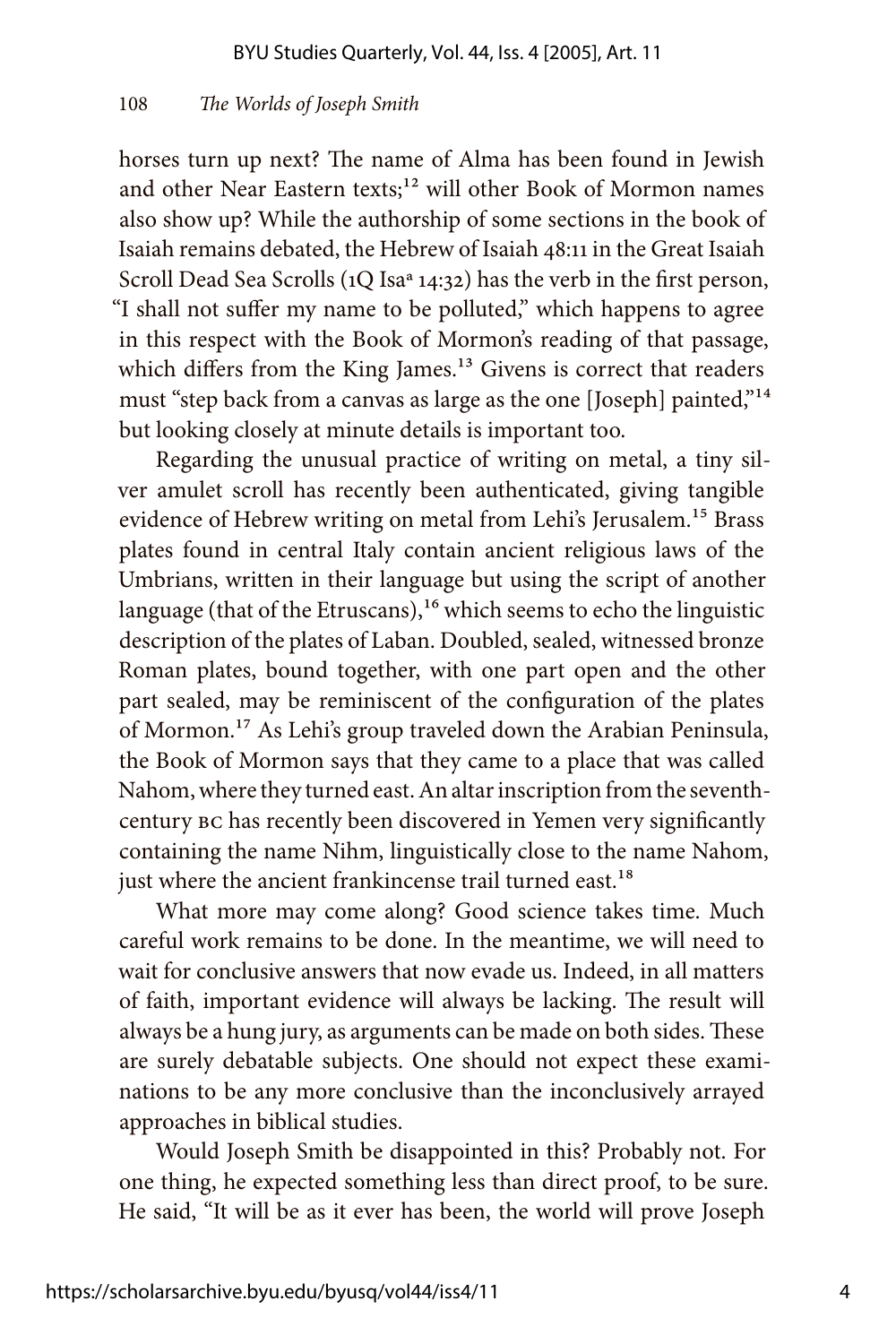Smith a true prophet by circumstantial evidence."<sup>19</sup> Conspicuous is his mention of circumstantial or indirect evidence. If evidence of all types were not such a complicated matter, many things in life, whether in historical studies, in the courtroom, or in religious persuasions, would be much simpler. But, this complexity itself allows evidence to combine with faith, precisely because evidence is both a product of data attractive to the mind and the result of human choices arising from values and beliefs.<sup>20</sup> Thus, while Joseph Smith would certainly welcome Givens's expected examination of these revealed records as the historical texts they claim to be, everyone will want to bear in mind in this process that Joseph knew the element of personal faith and prayer would still be required. When asked how the translation process occurred, he always answered with the words, "By the gift and power of God."21

## **Functions of the Past**

 Givens's main point, that we should focus more on process than on the product of Joseph Smith's thought, is well taken. Further development of this distinction will surely yield good academic insights. In particular, one will want to ask next, how did the recovery of the past function in Joseph's process of continuing revelation? He could, after all, have introduced the principle of continuing revelation only with respect to the present and the future; revelation need not have involved the past.

 Indeed, the past meant many things and served many functions for Joseph Smith. He was captivated by the idea of past visions, lost scriptures, ancient covenants, vanished civilizations, and former dispensations of the gospel. And, more than captivated, he was liberated and expanded by what he saw in the past. He never explained how this all worked, but we should attempt to detect the dynamics that drove his process. Here are ten such dynamics:

 . For Joseph Smith, the past is inviting, for what has happened before can happen again. It opens doors for all. If Moses and God spoke with each other, face to face, "as a man speaketh unto his friend" (Exodus 33:11), then others could do likewise today. If in times past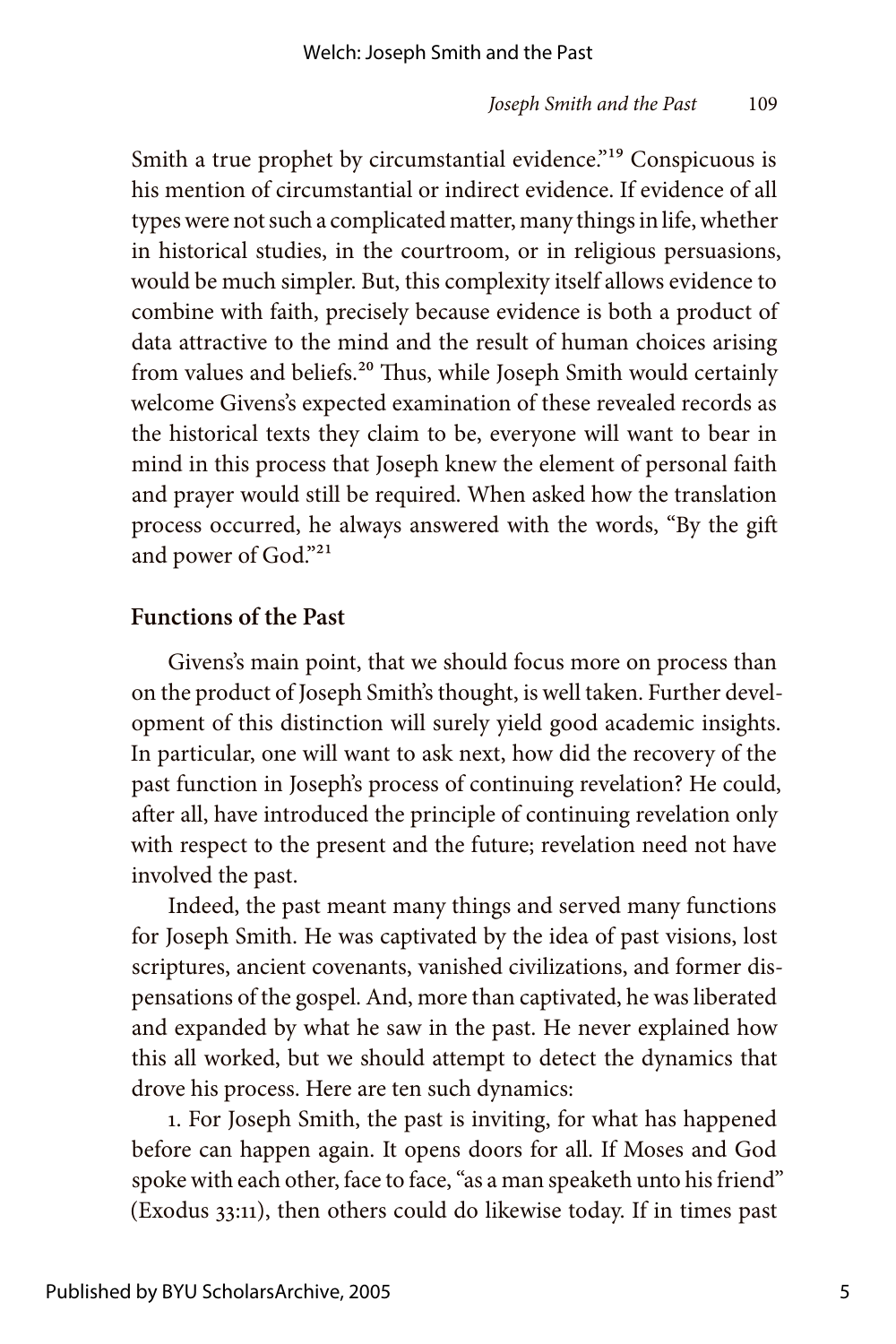God revealed his plans to his prophets (Amos 3:7), then God could do likewise again, as unsettling as it might seem.<sup>22</sup>

 2. Joseph Smith certainly saw the past as instructive. On one occasion Joseph said that Jesus' "disciples, in days of old," were sorely afflicted because they "sought occasion against one another and forgave not one another in their hearts," and for this reason Joseph emphatically instructed his brethren "to forgive one another" absolutely (Doctrine and Covenants 64:8-10).

 3. The past is pertinent to the present. For Joseph Smith, the words of past prophets were pertinent in the present precisely because he saw them as seeing this day. Not only had Isaiah seen the scholar who would say, "I cannot read a sealed book" (see Isaiah 29:11), but Jesus foresaw the Saints purchasing land in Missouri when he spoke of the man who found "a treasure hid in a field" and sold all that he had to buy it (Matthew 13:44). For Joseph, these were more epistemologically compelling than just historical attractions or "mythic reverberations."<sup>23</sup>

 4. The past is personal. This is another aspect of his collapse of the distance between the heavenly and the earthly. Joseph Smith saw himself prefigured in the past, in what Jan Shipps describes as a "recapitulation process" of restoring many elements from the biblical past, such as the priesthood after the order of Melchizedek.<sup>24</sup> Whether he intentionally set out to recapitulate past events or simply realized after the fact what had happened, either way it was confirming that the past had reiterated itself in his life personally.

 5. The past was better than the present, at least in certain ways. Joseph Smith yearned for the purity and goodness of the city of Enoch. Beyond that, he even revealed that "man was also in the beginning with God" (Doctrine and Covenants 93:29); a view of human origins does not get much better than that. But sometimes things devolve. Over time, religion had degenerated. This means that, for Joseph, evolution or agonistic struggle is not an iron law of improvement. Things get garbled. Apostasies occur. Civilizations die. Even at the euphoric dawn of a new American republic, Joseph Smith cried out sharp warnings from the past (as in Doctrine and Covenants 64:8–9).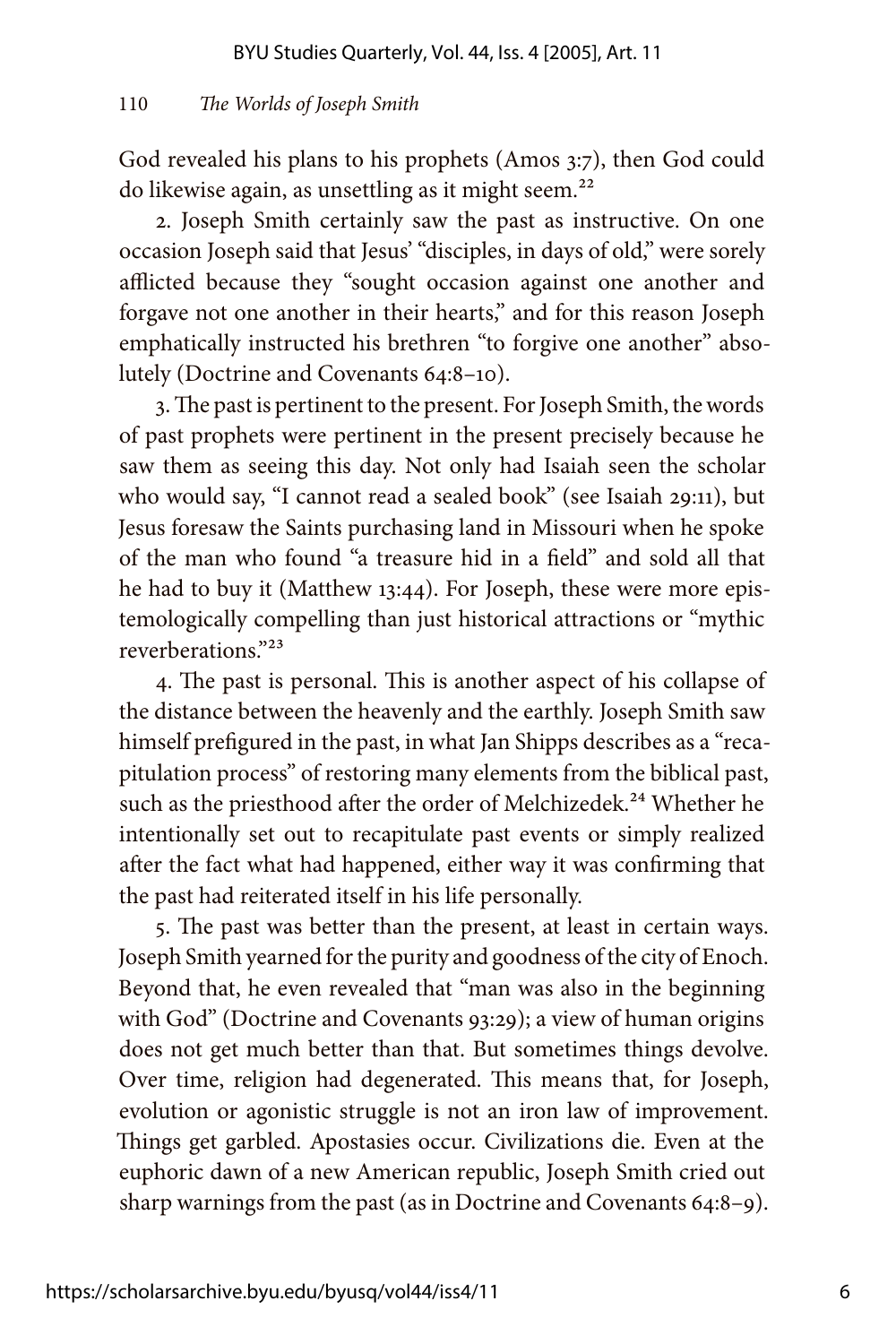6. The past is important. Another axiom in Joseph Smith's thought process was the realization that the losses of instructions and covenants which were "from the beginning" (Doctrine and Covenants 22:) were serious losses. Without past knowledge—and, just as much, without records currently kept—rising generations are not just uninformed but are painfully lost, without a knowledge of the plan of salvation laid from the foundation of the earth.

 7. Past truths are reaccessed through the spirit of revelation. The Book of Mormon states, "A seer can know of things which are past" (Mosiah 8:7). Quite remarkably, one usually thinks of a prophet as one who foresees the future; rarely have revelators also revealed the past. And, one might ponder, which is harder or more important: knowing the future or knowing the past?

 8. Remembering is sacramental. Remembering is to the past as faith is to the future. Remembering the past covenants of the Lord and remembering progenitors were not just exercises in historiography for Joseph. Remembering is a stipulation required in covenants revealed by Joseph Smith (Mosiah 5:11-12; Doctrine and Covenants 20:77, 79).

 9. The process seeks to recover whole worlds. Interestingly, as considerable research using numerous academic tools now shows, Joseph Smith's recovery of past worlds came complete with a large cast of individual characters, who act in various real-life settings, whose vocabularies are statistically and conceptually distinctive. These personalities are arrayed amidst multigenerational family feuds, wellcrafted lineage histories, accurately sophisticated legal proceedings, military campaigns, guerrilla warfare, temple convocations, prophetic speech forms, and inspired world views. This completeness not only allowed Joseph and his followers to affirm these accounts but also to liken them ethically unto themselves (1 Nephi 19:23).

 0. Ultimately, the goal for Joseph Smith was fullness. Above all, he sought expansively to embrace "all true principles," which must include things that have been, as well as things that are and will be. His goal was abundance, "wholeness" and "totalizing" "plenitude." Givens rightly uses such words,<sup>25</sup> for Joseph Smith strongly preferred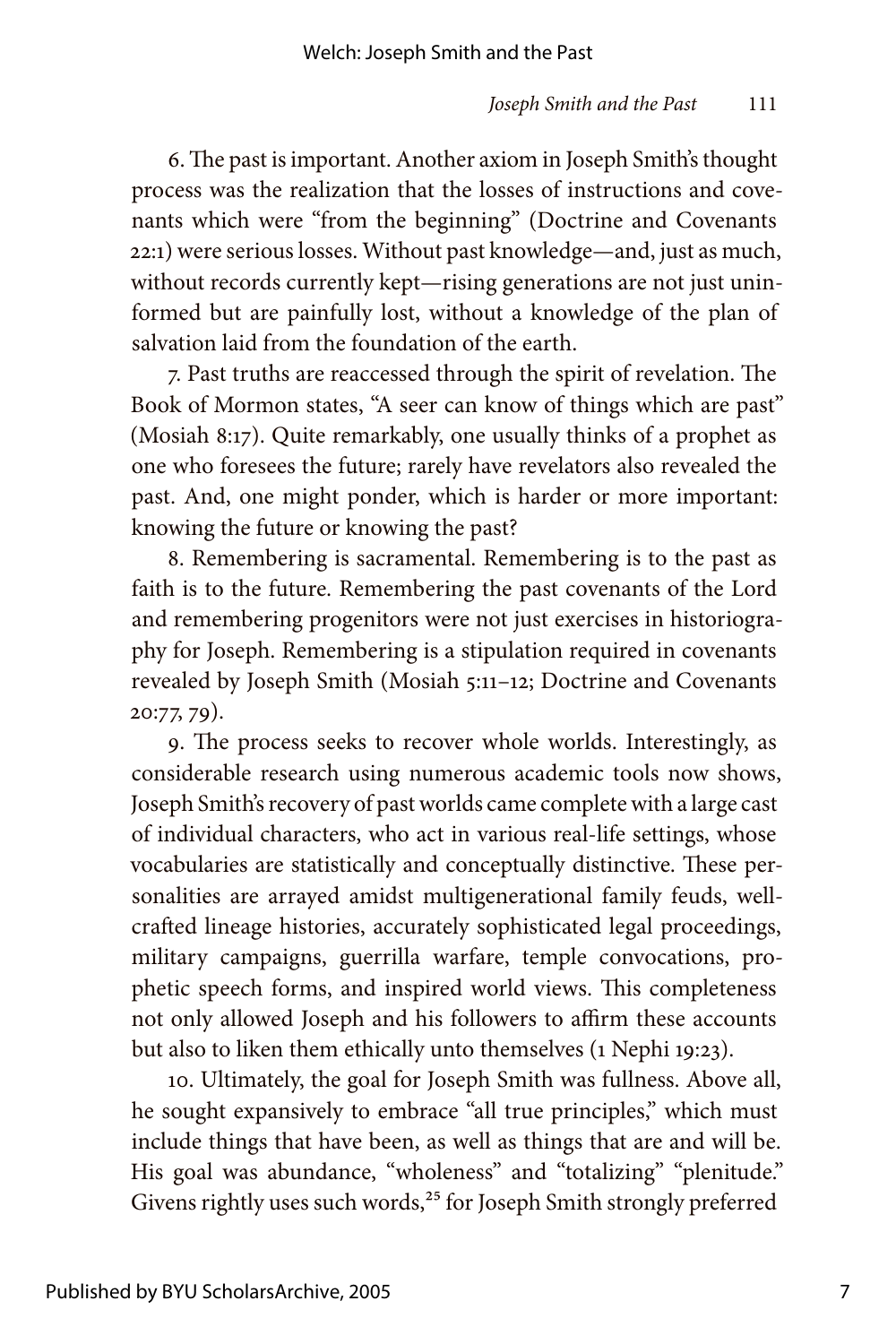completeness over consistency, a distinction of profound importance in many ways. Over and over, his doctrines and attitudes relish fullness and multiplicity. Many words, traditionally singulars, appear as plurals in his teachings: he spoke of priesthoods, eternal lives, creations, worlds, degrees of glory, and even Gods.

## **Source of Authority**

 Finally, Joseph Smith claimed to get more from the past than information alone. Givens is not alone in speaking of the propositional content of Joseph's work, how he restored records from the past, how fragments of true gospel teachings were "scattered through time," and how "much instruction" given in the past had been lost.<sup>26</sup> All of that information was significant to Joseph, but the recovery of lost knowledge was not the vital force that impelled his grand project forward. In the minds of his followers, more potent than truth claims were Joseph Smith's power claims. Knowing of ancient orders is one thing; having the authority to revive those lost orders is something else.

 Authority, of course, means different things to different traditions, as Richard Mouw has noted in *BYU Studies*.<sup>27</sup> To Evangelicals, the concept of authority is grounded in the words of the Bible as the authoritative source of truth. To Catholics, authority has to do with the right to speak as the "authentic organ to transmit and explain" God's revelations.<sup>28</sup> But for Joseph Smith, authority not only embraced the scriptures and the orthodox conveyance of interpretations, but also was rooted in actually conferred rights and powers to act and speak in the name of God. More than *words* from the past, Joseph relied upon *beings* from the past. Thus, he relied not only upon biblical *authority to recover the past*,<sup>29</sup> but upon *the past to recover authority*.

 If we could ask Joseph Smith what he gained from the past, he would probably speak first and foremost of the restoration of divine keys, priesthood powers, and the authority to perform eternally binding ordinances according to the will of God and in the name of Jesus Christ, as is evident in his joyous listing of heavenly manifestations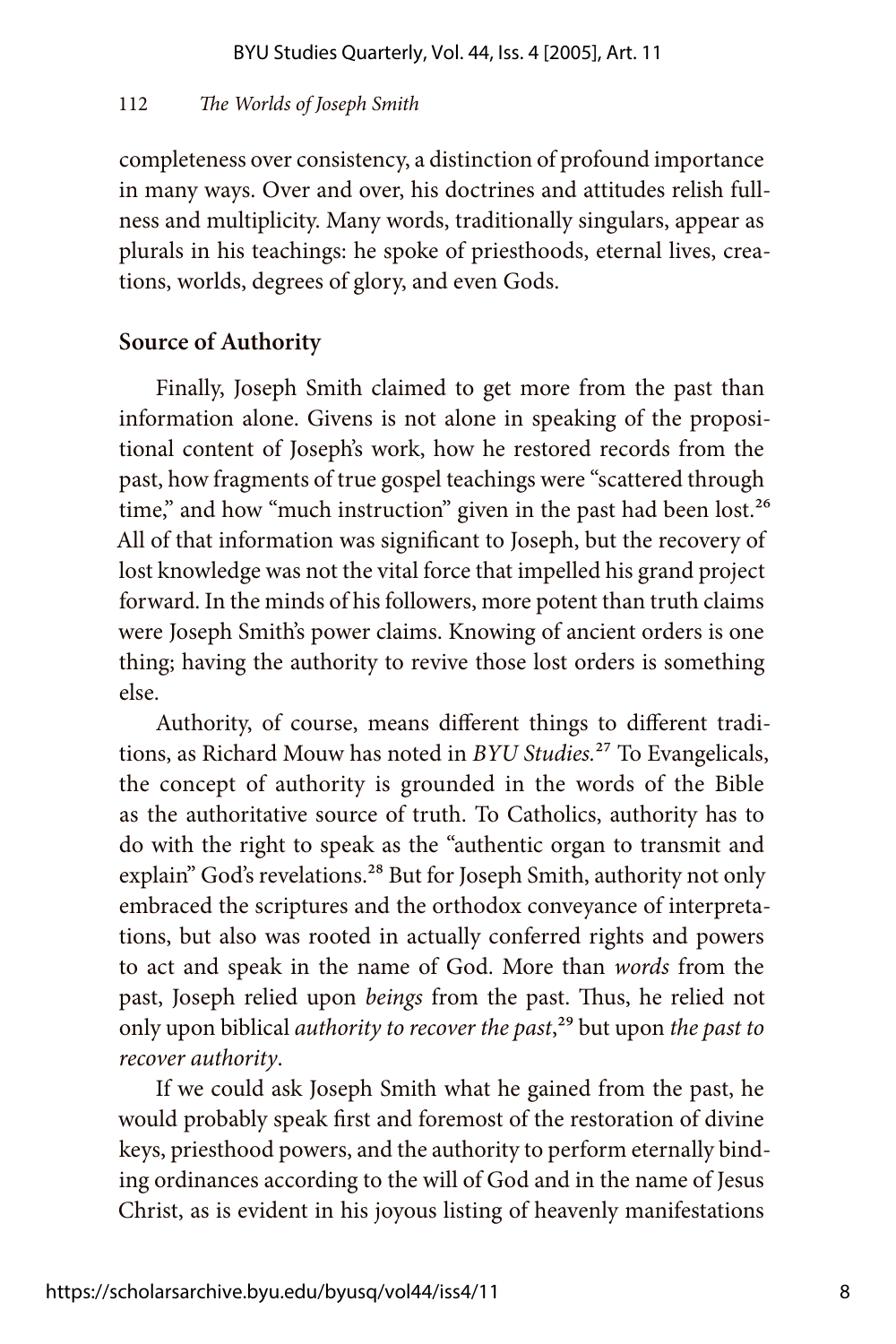in Doctrine and Covenants 128:20-21. It would seem that nothing was more important to Joseph Smith's perception of his own mission than the recovery of lost priesthood authority.

 Thus, the version of Malachi 4:5, as quoted by Moroni, is interesting, not just because it seems to reflect an unknown heavenly Ur-Text<sup>30</sup> or a lost textual variant,<sup>31</sup> but also because this version promises "Behold, I will reveal unto you the Priesthood, by the hand of Elijah" (Doctrine and Covenants 2:1), rather than just the familiar "Behold, I will send you Elijah." Thus, more than a visit, Joseph expected, apparently as early as 1823, the conferral of priesthood by the hand of an ancient prophet. Such a visitation goes beyond the normal visionary experience. Eventually, as Joseph Smith and others testified, came John the Baptist, Peter, James, John, Moses, Elijah, and others from Adam on down, as resurrected beings, not just to disclose knowledge of the past but to confer authority and to commit keys of all past dispensations "to introduce . . . the dispensation of the fullness of times, [as] it was known . . . by the ancient servants of God."32

 Consistent with this concept of authority, records from the past, such as the Book of Mormon, were significant to Joseph Smith not only for the histories and doctrines they offered, but especially for the priesthood powers and procedures they warranted and directed. What immediately struck Joseph and Oliver Cowdery as they translated 3 Nephi was not the human pathos or the divine presence depicted there, but their sudden realization that "none had authority from God to administer the ordinances of the Gospel" as was given by Christ in two increments to the twelve in that Nephite account.<sup>33</sup> That realization drove the translator and scribe to the banks of Susquehanna River to seek that authority. The most immediate use made by Joseph Smith of the Book of Mormon was to implement its priesthood instructions.

 The priesthood focus of the Book of Abraham is similar: how Abraham became "a High Priest" (Abraham 1:2), opposed false priests who had no "right of Priesthood" (1:27, 31), and entered into a covenant to bear the "Priesthood unto all nations" (2:9). Priesthood threads run through the Book of Abraham, his altar (3:17), prayers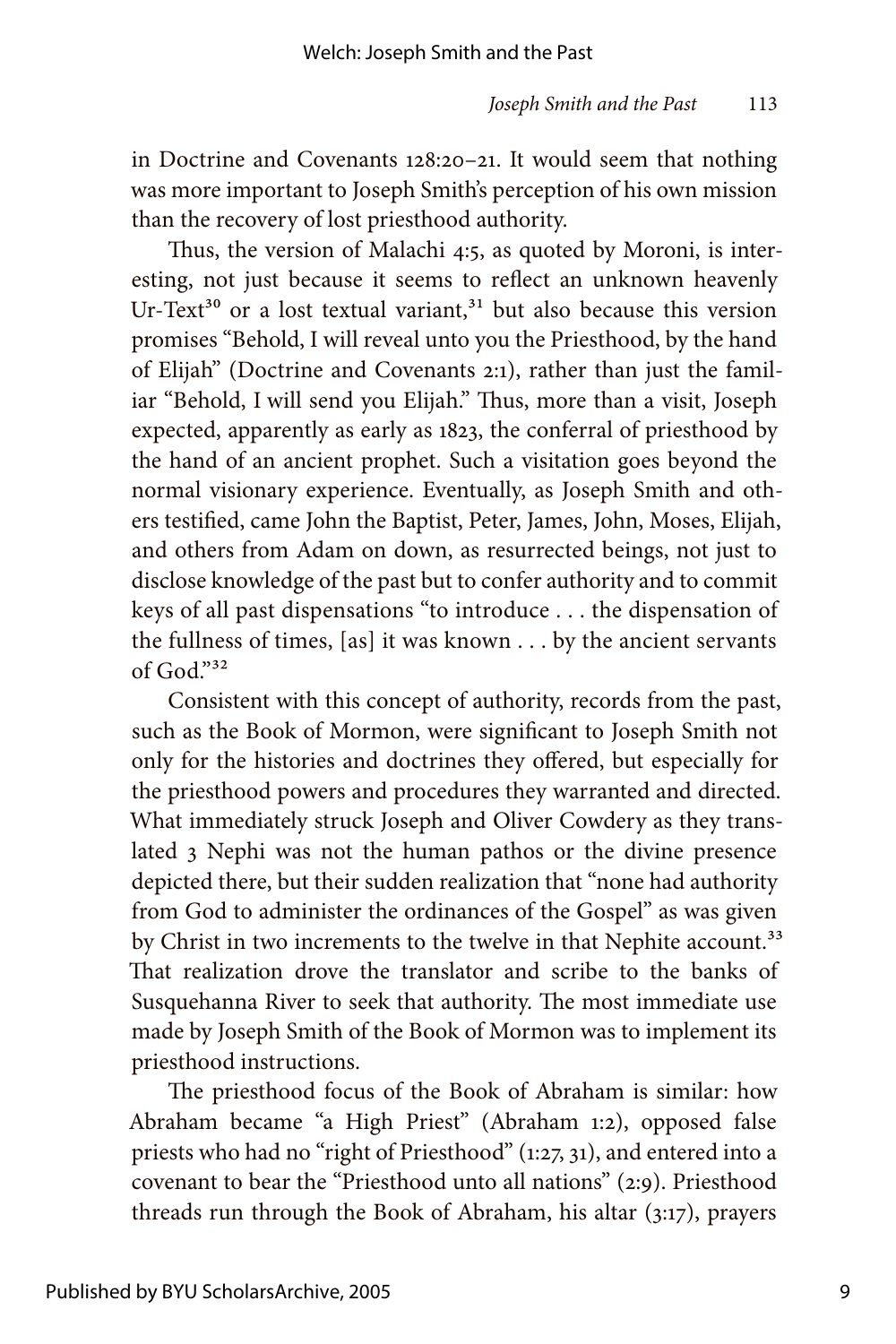$(3:19)$ , approaching the throne of God  $(3:10-11)$ , the opening of his eyes (3:2), and his premortal calling (3:23). Above all, Joseph saw in the Egyptian facsimiles depictions of priests (Book of Abraham, Facsimile 1, fig. 3), priesthood (Facsimile 2, figs. 3, 7), powers (Facsimile 2, fig. 5), grand priesthood keywords (Facsimile 2, fig. 7), and presidency (Facsimile 3, fig. ).

 In addition to ancient records, visions of the past also served to direct Joseph Smith's use of priesthood authority. The Kirtland High Council Minutes in 834 report that "the order of councils in ancient days [was] shown to [Joseph] by vision," $34$  in which he learned the distinctive order of a president serving with two counselors. This recovery from the past legitimized the use of that same order in the present. In good restorationist form, his desire was that "all things pertaining to [this] dispensation should be conducted precisely in accordance with the preceding dispensations,"<sup>35</sup> but his manner of implementing that program was certainly unprecedented.

 It is sometimes remarked that the world's view of Joseph Smith is shaped by the world's view of America. But Joseph Smith's concept of lines of authority attaches him in one more way to the past, more than to his contemporaneous American surroundings. His claim of priesthood from John the Baptist links him more to the River Jordan than the Potomac or the Mississippi. His assertion of priesthood from Peter, James, and John links him more to the eastern Mediterranean than to eastern New York. The receipt of keys of Elijah, Moses, and Abraham links him more to Mount Carmel, Mount Sinai, and Mount Moriah than to Mount Vernon. And his vision of personally returning all priesthood keys eventually to Adam through the order of the antediluvian prophet Enoch links him more to all the world than to any single nation or people.

 Thus to Joseph Smith, knowing the past was as important as knowing the present or the future, and revealing the details and instructions of the past in their antiquity and fullness was offered as a sign of his calling as a prophet. But, perhaps above anything else, he saw the past as a repository of divine powers. Recovering that authority has everything to do with what the past meant to the essential Joseph Smith.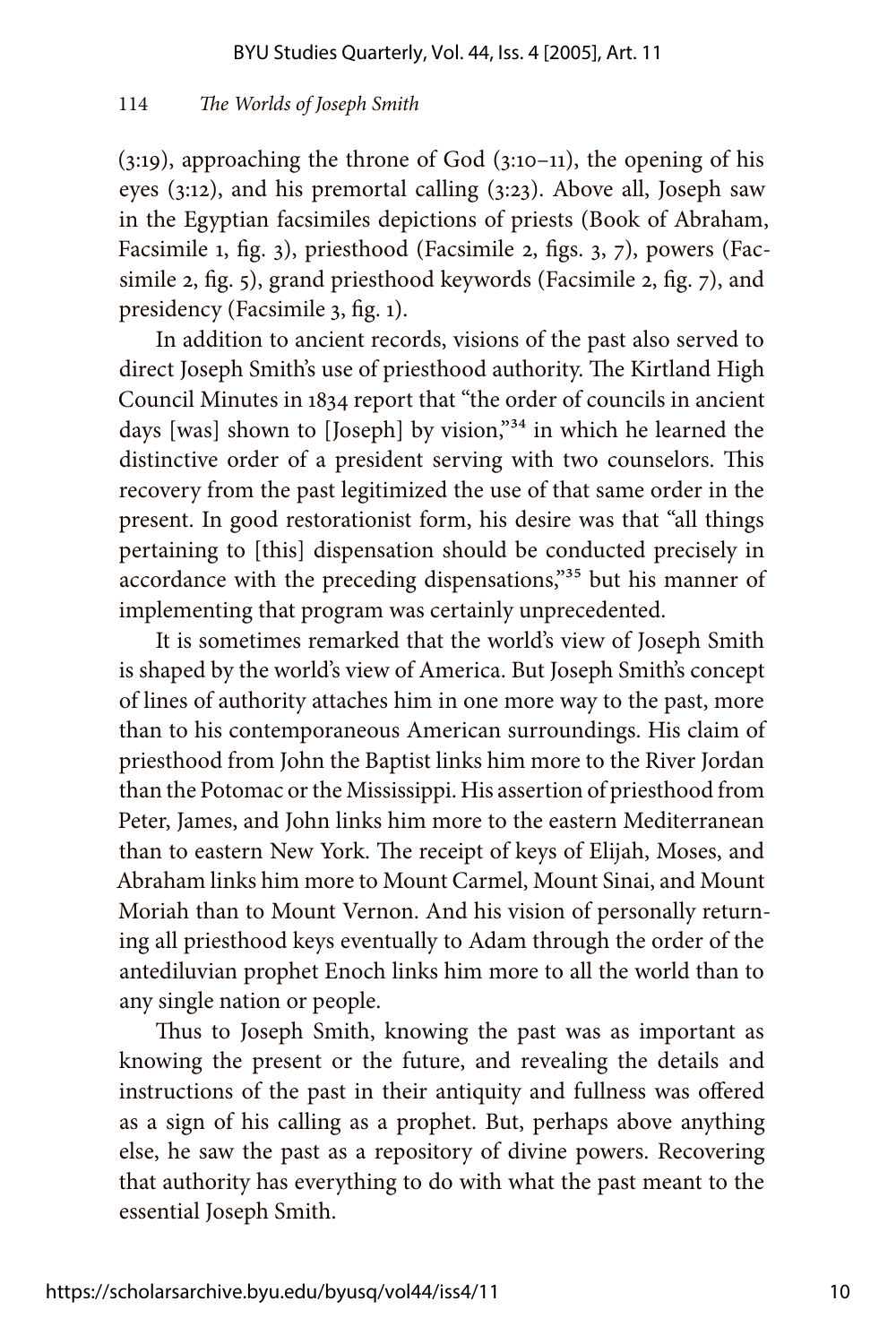## **Notes**

 . Terryl L. Givens, "Joseph Smith: Prophecy, Process, and Plenitude," in this volume, 67.

 2. For comparisons and analyses of chiasmus in several bodies of ancient literature, see John W. Welch and Daniel B. McKinlay, *Chiasmus Bibliography* (Provo, Utah: Research Press, 999); John W. Welch, ed., *Chiasmus in Antiquity* (Hildesheim: Gerstenberg, 98), with Alma 36 discussed on pages 206–7. See further, John W. Welch, "A Masterpiece: Alma 36," in *Rediscovering the Book of Mormon,* ed. John L. Sorenson and Melvin J. Thorne (Salt Lake City: Deseret Book, 1991), 114–31.

 3. Comments such as these posted recently on blogs are not new. A degree of subjectivity, and hence a range of opinions, is inevitably involved in identifying and interpreting any meaningful feature of any literary composition, as I discuss in the introduction to *Chiasmus in Antiquity*, 13–15. Regarding chiasms defined in terms of thoughts and themes, David Noel Freedman in the preface to *Chiasmus in Antiquity,* 7, similarly stated, "A large subjective element enters into these discussions, and the presence or absence of chiasm on this level can become almost a voter's choice. Scholars, therefore, may range between separated areas of research in their approach to chiasm." For statistical evaluations of the objective features of these lengthy passages, however, see the methods employed and the results derived by Yehuda T. Radday, "Chiasmus in Hebrew Biblical Narrative," in *Chiasmus in Antiquity*, 50-115, and by Boyd F. Edwards and W. Farrell Edwards, "Does Chiasmus Appear in the Book of Mormon by Chance?" *BYU Studies* 43, no. 2 (2004): 03–30.

 4. Grant Hardy, ed., *The Book of Mormon: A Reader's Edition* (Urbana: University of Illinois, 2003); *The Book of Mormon* (Garden City, N.Y.: Doubleday, 2004).

 5. John W. Welch, David Rolph Seely, and Jo Ann H. Seely, eds., *Glimpses of Lehi's Jerusalem* (Provo, Utah: Foundation for Ancient Research and Mormon Studies [FARMS], 2004).

 6. Regarding similarities between the Gadianton robbers and the complex phenomenon of ancient brigandage, see John W. Welch, *Reexploring the Book of Mormon* (Salt Lake City: Deseret Book, 992), 248–49, and John W. Welch, "Legal and Social Perspectives on Robbers in First-Century Judea," in *Masada and the World of the New Testament,* ed. John F. Hall and John W. Welch (Provo, Utah: BYU Studies, 1997), 141-53.

 7. For a candid assessment, see Lance D. Chase, "Spaulding Manuscript," in *Encyclopedia of Mormonism,* ed. Daniel H. Ludlow, 4 vols. (New York: Macmillan, 1992), 4:1402-3, concluding that "since 1946, no serious student of Mormonism has given the Spaulding Manuscript theory much credibility. In that year Fawn Brodie . . . dismissed the idea of any connection between Spaulding and Smith or their writings." Yet the notion lingers in some circles.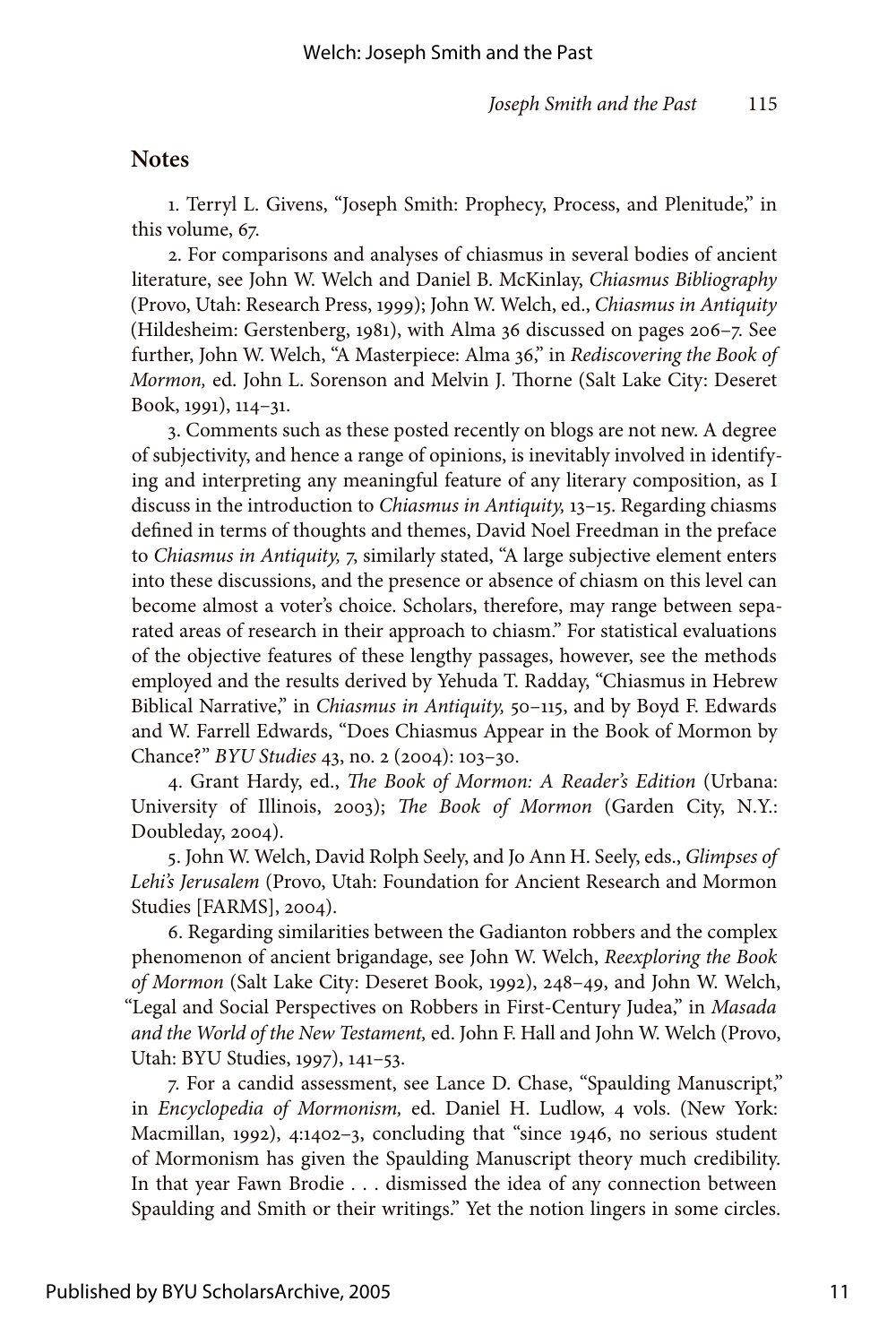8. John A. Tvedtnes, Brian M. Hauglid and John Gee, comps., *Traditions about the Early Life of Abraham* (Provo, Utah: FARMS, 200), 537–47.

 9. For a discussion of these various prospects, see John W. Welch, "What Does Chiasmus in the Book of Mormon Prove?" in *Book of Mormon Authorship Revisited,* ed. Noel B. Reynolds (Provo, Utah: FARMS, 997), 99–224.

 0. In my essay "Criteria for Establishing the Presence of Chiasmus," *Jour*nal of Book of Mormon Studies 4, no. 2 (1995): 1-14, reprinted in McKinlay and Welch, *Chiasmus Bibliography,* I propose fifteen useful criteria.

 . John L. Sorenson and Robert F. Smith, "Barley in Ancient America," in *Reexploring the Book of Mormon*, 30–32.

 2. Observed by Hugh W. Nibley in Yigael Yadin, *Bar-Kochba* (New York: Random House, 1971), plate on p. 177, and reviewed in *BYU Studies* 14 (Autumn 1973): 115-26, reprinted as chapter 15 in *The Prophetic Book of Mormon*, Collected Works of Hugh Nibley (Salt Lake City: Deseret Book; Provo, Utah: FARMS, 989), 8:274–88. See further Paul Y. Hoskisson, "Alma as a Hebrew Name," *Journal of Book of Mormon Studies* 7, no. 1 (1998): 72–73; and Terrence L. Szink, "The Personal Name 'Alma' at Ebla," *Religious Educator* 1, no. 1 (2000): 53–56.

 3. Donald W. Parry and Elisha Qimron, *A New Edition of the Great Isaiah Scroll (1QIsaa): Transcriptions and Photographs (Leiden: Brill, 1998), 81. The* original manuscript of this passage in 1 Nephi 20:11 was emended by Oliver Cowdery but also had the verb in the first person: "for how should I suffer my name to be polluted." See Royal Skousen, *The Original Manuscript of the Book of Mormon* (Provo, Utah: FARMS, 200), 54–55; and Royal Skousen, *Analysis of Textual Variants of the Book of Mormon* (Provo, Utah: FARMS, 2004), :432–33.

4. Givens, "Joseph Smith: Prophecy, Process, and Plenitude," 67.

 5. Gabriel Barkay, "Excavations at Ketef Hinnom in Jerusalem," in *Ancient Jerusalem Revealed,* ed. Hillel Geva (Jerusalem: Israel Exploration Society, 2000), 02–5; Dana M. Pike, "Israelite Inscriptions from the Time of Jeremiah and Lehi," in *Glimpses of Lehi's Jerusalem*, 213-15.

 6. See Augusto Ancillotti and Romolo Cerri, *The Tables of Iguvium: Colour Photographs, Facsimiles, Transliterated Text, Translation and Comments* (Perugia, Italy: Jama Perugia, 1997).

 7. John W. Welch, "Doubled, Sealed, Witnessed Documents: From the Ancient World to the Book of Mormon," in *Mormons, Scripture, and the Ancient World*, ed. Davis Bitton (Provo, Utah: FARMS, 1998), 391-444; the two Roman bronze plates from Mainz, Germany, are discussed on pages 398–99.

 8. See Andrey Korotayev, *Ancient Yemen: Some General Trends of Evolution of the Sabaic Language and Sabaean Culture,* Journal of Semitic Studies Supplement 5 (Oxford: Oxford University Press, 1995), 81-83; S. Kent Brown, "New Light from Arabia on Lehi's Trail," in *Echoes and Evidences*, 81-82.